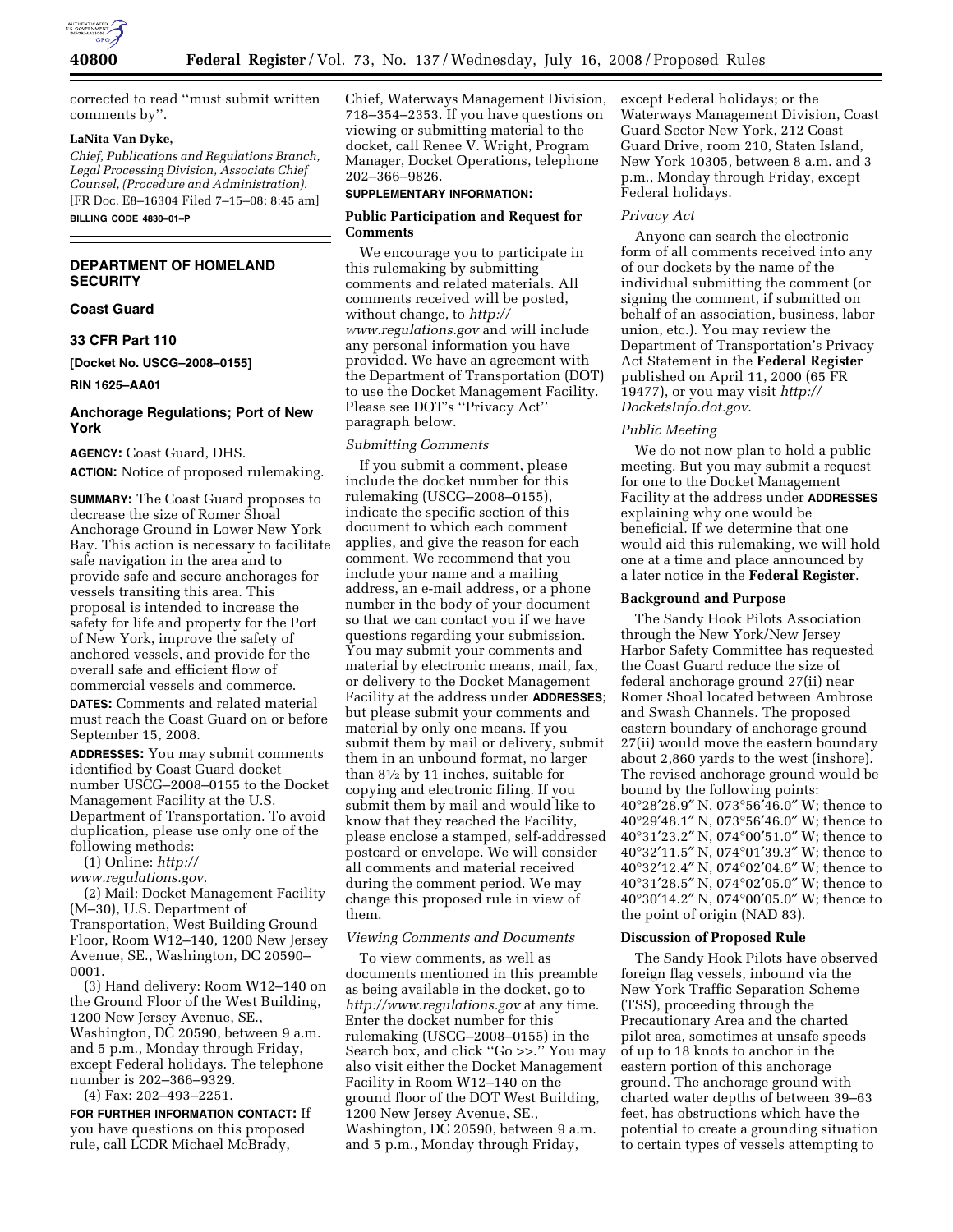anchor there. The Sandy Hook Pilots report that the majority of these foreign flag vessel masters lack the local knowledge required to move to this anchorage without pilot assist and language barriers make it difficult for the pilots to communicate the potential danger to their vessel. As stated, these ships are proceeding at greater speeds for longer periods of time since they are not embarking a pilot enroute this anchorage ground. This also creates hazardous conditions with other vessels slowing down to embark and disembark pilots in the adjacent offshore pilot area. Additionally, during periods of low visibility the presence of an anchored ship in this rarely used section of the anchorage may cause tight passing conditions between tugs and their tows and larger recreational vessels entering or departing the port. Moving the eastern boundary of this anchorage ground to the west will reduce vessel congestion in the area and enhance transit safety for vessels into and out of the Port of NY/NJ.

#### **Regulatory Evaluation**

This proposed rule is not a ''significant regulatory action'' under section 3(f) of Executive Order 12866, Regulatory Planning and Review, and does not require an assessment of potential costs and benefits under section 6(a)(3) of that Order. The Office of Management and Budget has not reviewed it under that Order.

We expect the economic impact of this proposed rule to be so minimal that a full Regulatory Evaluation is unnecessary.

This finding is based on the fact that the proposed change conforms to the changing needs of commercial vessels and increasing commercial vessel traffic within the Port of NY/NJ.

### **Small Entities**

Under the Regulatory Flexibility Act (5 U.S.C. 601–612), we have considered whether this proposed rule would have a significant economic impact on a substantial number of small entities. The term ''small entities'' comprises small businesses, not-for-profit organizations that are independently owned and operated and are not dominant in their fields, and governmental jurisdictions with populations of less than 50,000.

The Coast Guard certifies under 5 U.S.C. 605(b) that this proposed rule would not have a significant economic impact on a substantial number of small entities. This proposed rule would affect the following entities, some of which might be small entities: The owners or operators of vessels intending to transit

through the charted Pilot Area to anchor in the eastern end of anchorage ground 27(ii). This revised anchorage ground would not have a significant economic impact on a substantial number of small entities for the following reason: These vessels would still be able to anchor in the northeastern quadrant of the Precautionary Area as they have been for several years now while awaiting orders, dock space, or inshore anchorage for conducting lightering, bunkering, crew transfer, or other necessary vessel operations. If you think that your business, organization, or governmental jurisdiction qualifies as a small entity and that this rule would have a significant economic impact on it, please submit a comment (see **ADDRESSES**) explaining why you think it qualifies and how and to what degree this rule would economically affect it.

## **Assistance for Small Entities**

Under section 213(a) of the Small Business Regulatory Enforcement Fairness Act of 1996 (Pub. L. 104–121), we want to assist small entities in understanding this proposed rule so that they can better evaluate its effects on them and participate in the rulemaking. If the rule would affect your small business, organization, or governmental jurisdiction and you have questions concerning its provisions or options for compliance, please contact LCDR Michael McBrady at 718–354–2353. The Coast Guard will not retaliate against small entities that question or complain about this rule or any policy or action of the Coast Guard.

## **Collection of Information**

This proposed rule would call for no new collection of information under the Paperwork Reduction Act of 1995 (44 U.S.C. 3501–3520).

### **Federalism**

A rule has implications for federalism under Executive Order 13132, Federalism, if it has a substantial direct effect on State or local governments and would either preempt State law or impose a substantial direct cost of compliance on them. We have analyzed this proposed rule under that Order and have determined that it does not have implications for federalism.

## **Unfunded Mandates Reform Act**

The Unfunded Mandates Reform Act of 1995 (2 U.S.C. 1531–1538) requires Federal agencies to assess the effects of their discretionary regulatory actions. In particular, the Act addresses actions that may result in the expenditure by a State, local, or tribal government, in the aggregate, or by the private sector of

\$100,000,000 or more in any one year. Though this proposed rule would not result in such an expenditure, we do discuss the effects of this rule elsewhere in this preamble.

## **Taking of Private Property**

This proposed rule would not effect a taking of private property or otherwise have taking implications under Executive Order 12630, Governmental Actions and Interference with Constitutionally Protected Property Rights.

## **Civil Justice Reform**

This proposed rule meets applicable standards in sections 3(a) and 3(b)(2) of Executive Order 12988, Civil Justice Reform, to minimize litigation, eliminate ambiguity, and reduce burden.

#### **Protection of Children**

We have analyzed this proposed rule under Executive Order 13045, Protection of Children from Environmental Health Risks and Safety Risks. This rule is not an economically significant rule and would not create an environmental risk to health or risk to safety that might disproportionately affect children.

### **Indian Tribal Governments**

This proposed rule does not have tribal implications under Executive Order 13175, Consultation and Coordination with Indian Tribal Governments, because it would not have a substantial direct effect on one or more Indian tribes, on the relationship between the Federal Government and Indian tribes, or on the distribution of power and responsibilities between the Federal Government and Indian tribes.

#### **Energy Effects**

We have analyzed this proposed rule under Executive Order 13211, Actions Concerning Regulations That Significantly Affect Energy Supply, Distribution, or Use. We have determined that it is not a ''significant energy action'' under that order because it is not a ''significant regulatory action'' under Executive Order 12866 and is not likely to have a significant adverse effect on the supply, distribution, or use of energy. The Administrator of the Office of Information and Regulatory Affairs has not designated it as a significant energy action. Therefore, it does not require a Statement of Energy Effects under Executive Order 13211.

## **Technical Standards**

The National Technology Transfer and Advancement Act (NTTAA) (15